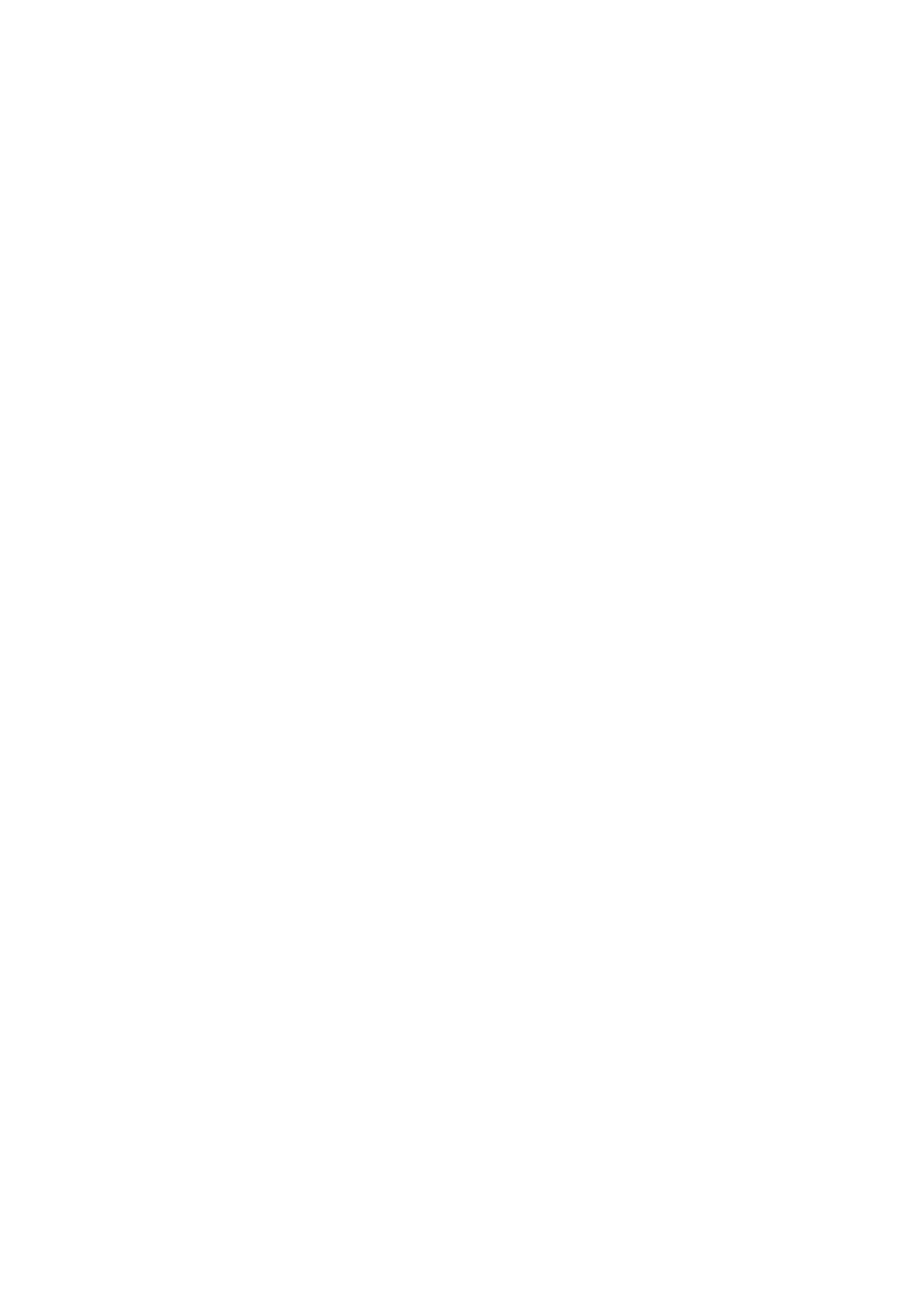# **EXPOSURE DRAFT**

### Contents

| 4                                                    |  |  |
|------------------------------------------------------|--|--|
| <b>Schedule 1—Amendments</b>                         |  |  |
| <b>Insolvency Practice Rules (Corporations) 2016</b> |  |  |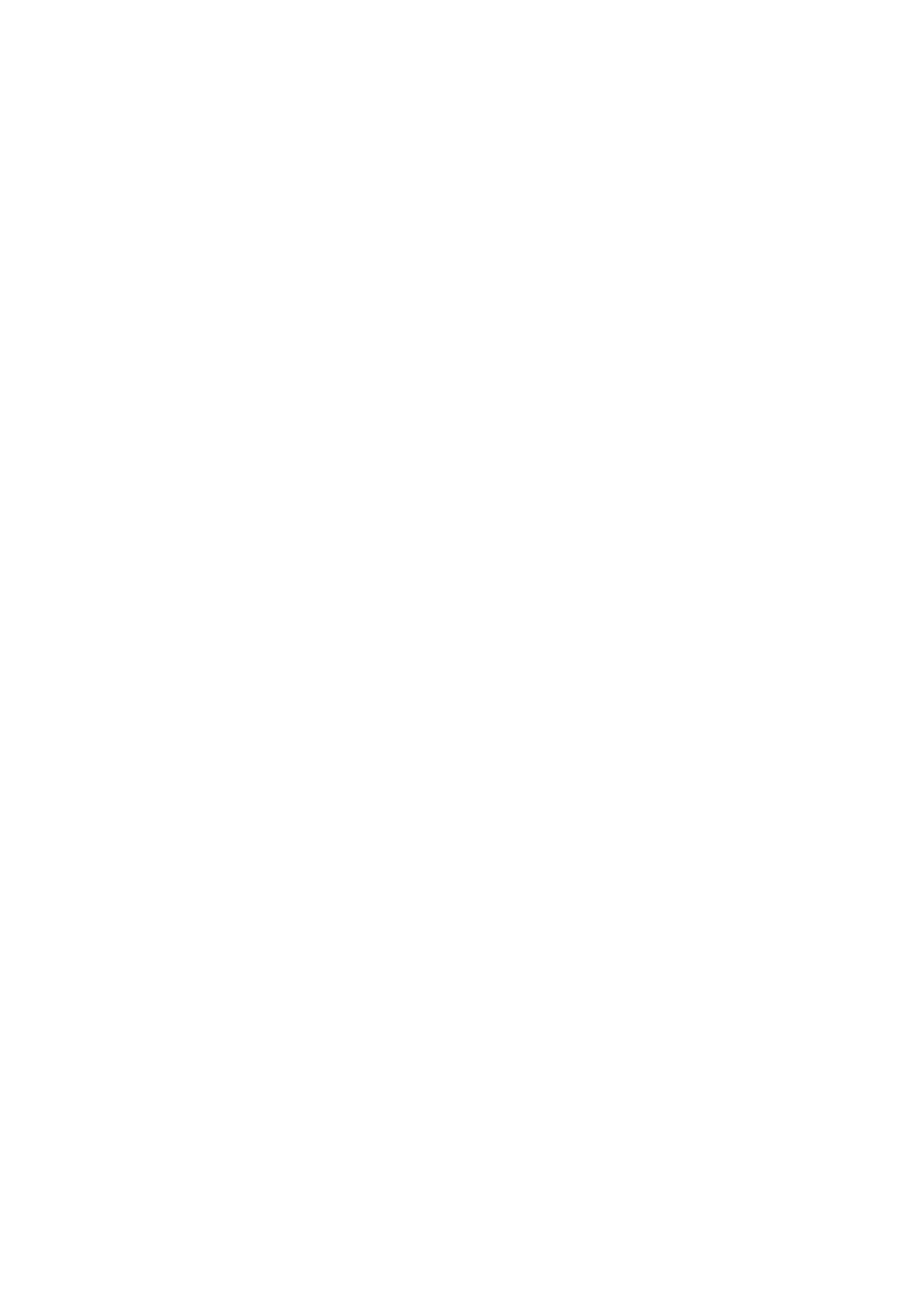# **EXPOSURE DRAFT**

#### **1 Name**

This instrument is the *Insolvency Practice Rules (Corporations) Amendment (Restricting Related Creditor Voting Rights) Rules 2018*.

#### **2 Commencement**

(1) Each provision of these Rules specified in column 1 of the table commences, or is taken to have commenced, in accordance with column 2 of the table. Any other statement in column 2 has effect according to its terms.

| <b>Commencement information</b> |                                                                                                                                                          |                     |  |  |
|---------------------------------|----------------------------------------------------------------------------------------------------------------------------------------------------------|---------------------|--|--|
| Column 1                        | Column 2                                                                                                                                                 | Column 3            |  |  |
| <b>Provisions</b>               | <b>Commencement</b>                                                                                                                                      | <b>Date/Details</b> |  |  |
| 1. The whole of these<br>Rules  | The day after these Rules are registered.                                                                                                                |                     |  |  |
| Note:                           | This table relates only to the provisions of these Rules as originally made. It will not be<br>amended to deal with any later amendments of these Rules. |                     |  |  |

(2) Any information in column 3 of the table is not part of these Rules. Information may be inserted in this column, or information in it may be edited, in any published version of these Rules.

#### **3 Authority**

This instrument is made under the *Corporations Act 2001.*

#### **4 Schedules**

Each instrument that is specified in a Schedule to this instrument is amended or repealed as set out in the applicable items in the Schedule concerned, and any other item in a Schedule to this instrument has effect according to its terms.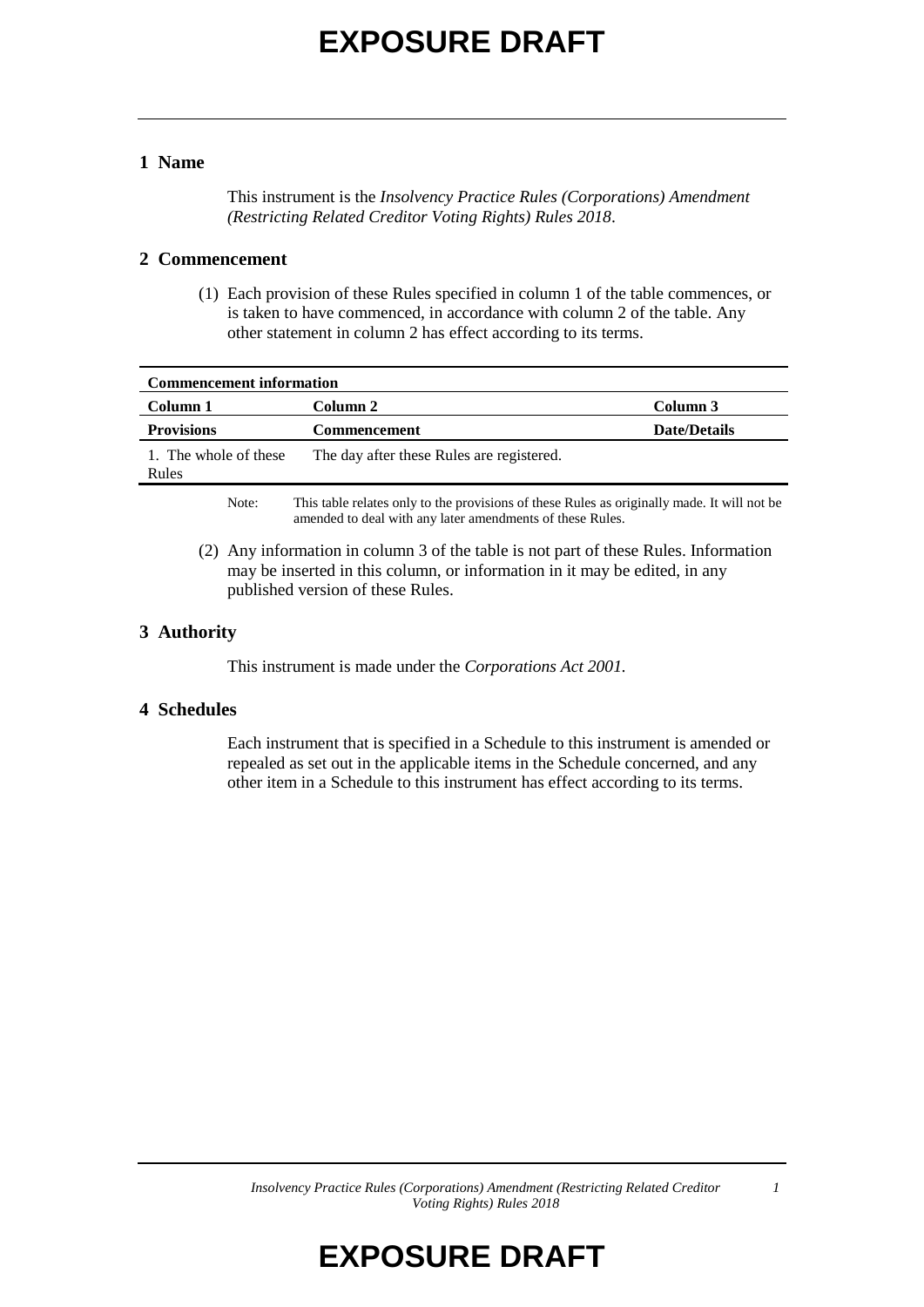### **Schedule 1—Amendments**

### *Insolvency Practice Rules (Corporations) 2016*

### **1 After subsection 75-95(1)**

Insert:

(1A) If:

(a) a resolution relating to the appointment or removal of the external administrator of a company is proposed at a meeting; and

(b) a debt claimed by a creditor is owed to the creditor as assignee; the external administrator (if there is one) must ask the creditor to give evidence in writing in relation to the debt and the consideration given for the assignment of the debt.

#### **2 Subsection 75-95(2)**

After "subsection (1)", insert "or (1A)".

#### **3 At the end of section 75-110**

Add:

- (7) For the purposes of determining whether a resolution relating to the appointment or removal of the external administrator of a company is passed at a meeting, the value of a creditor of the company who:
	- (a) is a related creditor (within the meaning of subsection 75-41(4) of the Insolvency Practice Schedule (Corporations)), for the purposes of the vote, in relation to the company; and
	- (b) has been assigned a debt; and
	- (c) is present at the meeting personally, by telephone, by proxy or attorney; and
	- (d) is voting on the resolution;

is to be worked out by taking the value of the assigned debt to be equal to the value of the consideration that the related creditor gave for the assignment of the debt.

#### **4 At the end of the instrument**

Add: